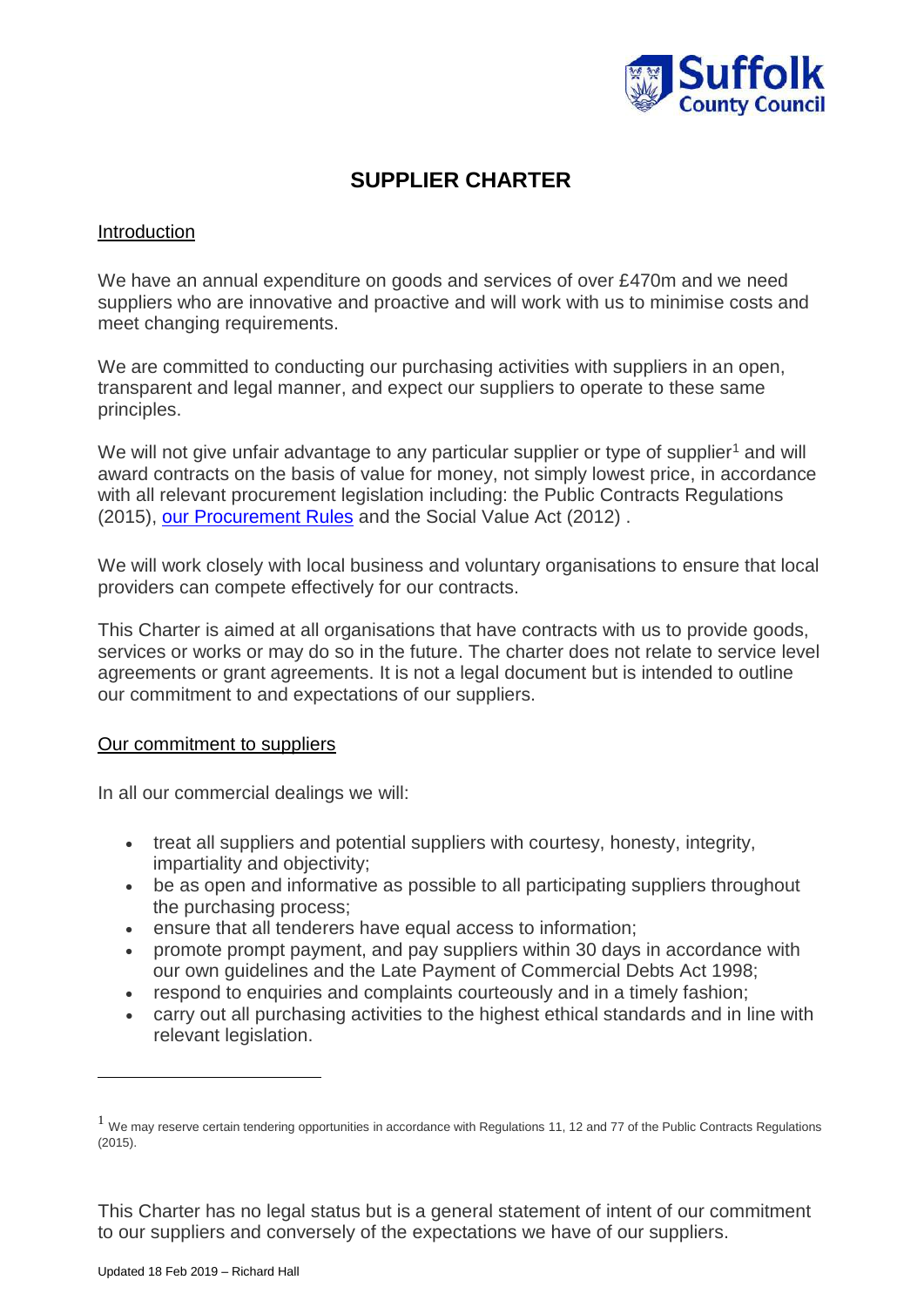

We will:

- provide contact points for all procurement related enquiries;
- advertise contracts in a range of publications, including the Official Journal of the European Union (OJEU) for larger contracts, and the [Contracts Finder](https://www.gov.uk/contracts-finder) system;
- work with local business and voluntary sector support organisations to promote the opportunities for businesses and social enterprises to work with us;
- have transparent, fair and equal procurement processes that provide opportunities for all suppliers to compete for our business;
- set out on our website lists of our current contracts;
- comply with diversity and equality legislation, seeking to recognise the value of a diverse supply base, and encourage a wide range of suppliers, including local businesses, Small and Medium Enterprises, Black and Minority Ethnic Enterprises, Disabled Owned Businesses, Women Owned Businesses, Voluntary and Community Organisations and Social Enterprises, to compete for our business.
- set out our procurement processes and estimated timetables clearly;
- provide clear and concise specifications avoiding over-specification and unnecessarily onerous contract terms and clearly stating any quality standards to be met;
- when tendering, only request information that is legally required, needed for monitoring purposes or necessary for the evaluation of tenders;
- assess potential suppliers against stated pre-qualification and tender evaluation criteria that are relevant to individual tenders, and avoid setting hurdles which will unreasonably exclude new or small businesses;
- debrief and provide constructive feedback on request, as fully as possible, whilst preserving confidentiality;
- provide feedback on supplier performance;
- aim to make tender documentation accessible in a range of formats if requested.

We expect that our suppliers will operate to the same high standards as we set ourselves, managing their social, economic and environmental impacts responsibly, and that they will:

- observe standards of integrity, professionalism, co-operation, courtesy, competence and efficiency including in the treatment of our staff, their staff and subcontractors;
- actively participate in pre-tender market engagement events;
- read carefully, and comply with, the evaluation criteria and the instructions for completing the tender and documentation;
- be pro-active in suggesting ways to reduce cost or wastage whilst maintaining or improving the quality of the product/service;
- provide early warning of issues and problems;
- have internet and email access (or use an agent who has), in order to take advantage of our contract opportunities advertised on the [Suffolk Sourcing](http://www.suffolksourcing.uk/) system, OJEU and Contracts Finder, and our e-mail ordering processes;
- pay subcontractors in accordance with agreed terms:
- be open to enquiries from potential subcontractors;

This Charter has no legal status but is a general statement of intent of our commitment to our suppliers and conversely of the expectations we have of our suppliers[.](http://www.suffolk.gov.uk/ONESUFFOLK/Templates/tplInternetStandardPage.aspx?NRMODE=Published&NRORIGINALURL=%2fBusinessAndConsumer%2fProcurementAndTendering%2fLegalAndPolicyFramework%2fSupplierCharter%2ehtm&NRNODEGUID=%7b1E023370-0670-4256-97E7-28E8A7DE0C82%7d&NRCACHEHINT=Guest#_ftnref1#_ftnref1)